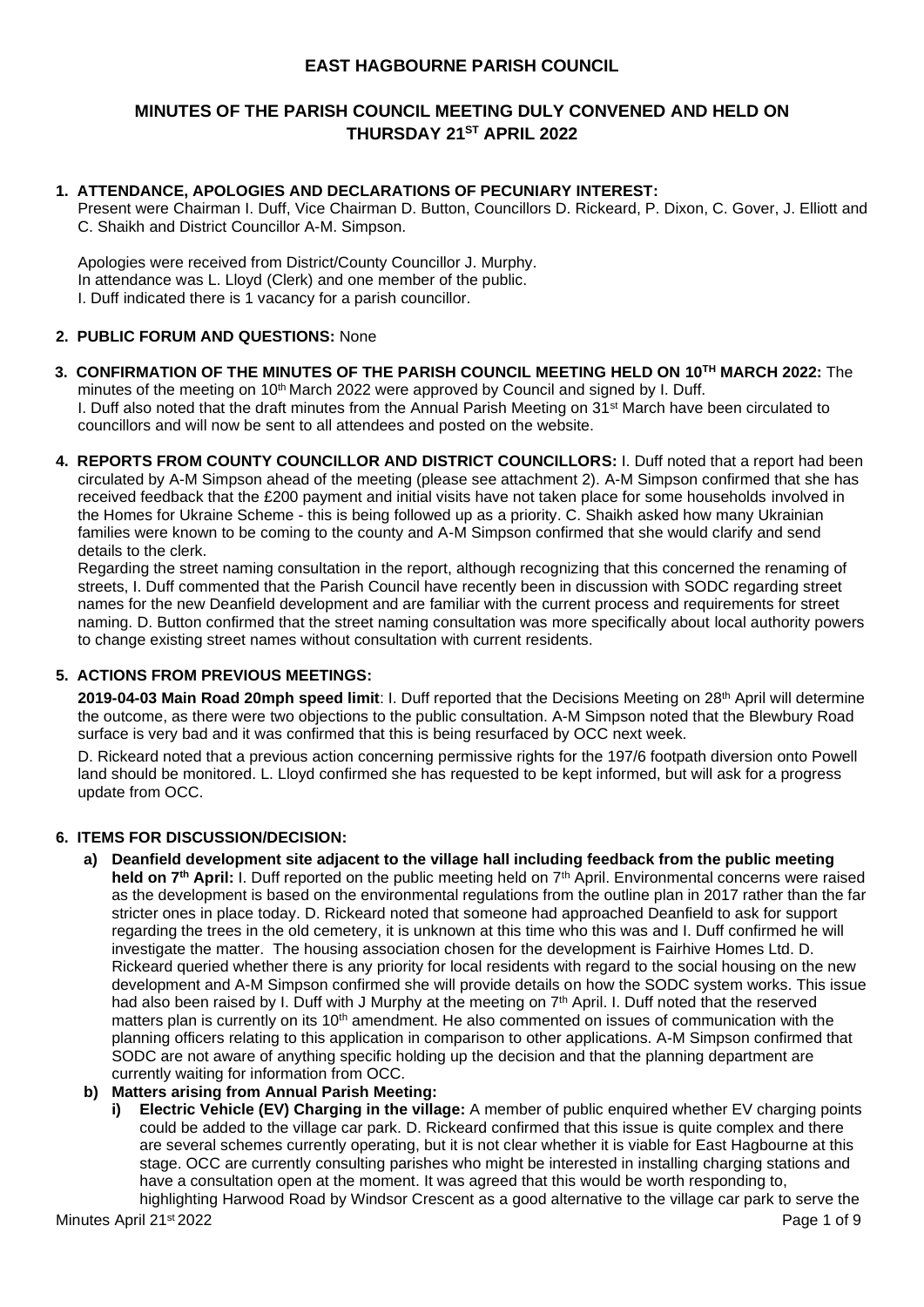village rather than the national network. A-M Simpson also offered to investigate whether SODC are in a position to help with EV charging.

- **ii) Proposal for the APM to include village clubs and activities:** D. Rickeard noted that this suggestion may make the APM very long, and suggested that a separate meeting promoting village clubs and activities could be a good idea, possibly to coincide with the influx of new families on the new development. I. Duff noted that such a meeting had been held very successfully some years ago. He also suggested that possibly a few groups could be represented at the APM to encourage attendance.
- **iii) Suggestion for a board with a village map:** D. Rickeard confirmed that a full village map would be difficult to achieve due to the size of the village, but an information board with village highlights could be an option. The Tudor Allotments was suggested as a suitable location at the APM, C. Gover suggested that the bus shelter could be an alternative location although it is further from the centre of the village. Councillors spoke in favour of either a map or information board suitable for East Hagbourne's size and attractions**.**
- **c) To note expenditure of £71.42 for 2x replacement defibrillator pads for the village hall:** Councillors noted the expenditure.
- **d) Proposal to spend up to £300.00 to trial 'slurry seal' repairs on parish footpaths:** I. Duff confirmed that there have been several instances of residents tripping or struggling to navigate the poor footway surfaces in the village. This has highlighted the urgency for footway repairs and some progress has been made, with OCC with support from J. Murphy, regarding the possibility of using slurry seal to improve these paths. A cost of £10 per square metre for the works has been quoted. Councillors have considered the worst areas that should be prioritised to test this out and D. Depp of OCC is now reviewing these. Hopefully this will result in some improvements in the near future, with the costs borne by EHPC. I. Duff proposed that a limit of £300.00 should be set for this testing process, and that this will be paid for using the CIL fund. Councillors approved this expenditure.

I. Duff confirmed that Biffa have been carrying out clearance works on the pavements around the school and Upper Cross in the past week under the instruction of SODC. The improvements have widened the footpaths but also exposed surface damage, which would then be the responsibility of OCC for improvement. D. Rickeard noted that the same pavement clearing has been carried out in Didcot along Jubilee Way by the allotments but this stopped abruptly at the village boundary on New Road – it would be good if this could be continued along past the green gap and L. Lloyd confirmed she will contact the waste team. J. Elliott noted that the area around Lower Cross that has been recently cleared is also looking much smarter although it is not known who has carried out this work.

- **e) Approval to add the following items to the asset register:**
	- **i) Two picnic benches on Butts Piece with a value of £360.00:** Councillors approved the addition.
	- **ii) Two village gateways with a value of £1753.76 and signage at £2218.00:** Councillors approved the addition.

It was agreed that the following agenda items would be dealt with out of sequence for the benefit of A-M Simpson.

- **7. k) Neighbourhood Plan:** D. Rickeard reported that P. Dixon has joined the Neighbourhood Plan Steering Group. The NP is being reviewed and any proposed changes will be discussed with R. Rios. The process of adding a Design Code with support from Locality and the help of AECOM is underway.
- **7. i) Future Oxfordshire Partnership:** P. Dixon reported on the meeting held on 22<sup>nd</sup> March. The main event was a presentation by Phil Southall of the Oxfordshire Strategic Transport Forum (OSTF). This is a group comprising bus companies, Network Rail and the district and county councils that is developing longer term plans for improved and more integrated public transport. Its Bus Service Improvement Plan, asking for a grant of £54m, was submitted to government last October. However, government funding for plans of this type has been cut from £3bn to £1.2bn and is massively over-subscribed. Oxfordshire is not in the priority group so is likely to be granted little out of the pot – maybe nothing at all. So where this leaves OSTF wasn't entirely clear. The position hasn't been helped by the low public transport use: currently only 75% of pre-covid levels.
- **7. h) Didcot Garden Town:** D. Rickeard noted that the recent Didcot Garden Town update that the advisory board received updates on the resident and business sounding boards but not the parish council sounding board at the latest meeting. Sutton Courtenay are the Parish Council sounding board representative on the advisory board and were in attendance. P. Dixon confirmed that he has not attended a Parish Council Sounding Board meeting since September.
- **7. e) Butts Piece Allotments:** A-M Simpson asked for an update on the current allotment situation and P. Dixon confirmed that all plots are taken. Following a surge of interest during lockdown the waiting list is now shorter. D. Button noted that Butts Piece offers allotment plots to people outside the parish, but East Hagbourne residents are not allowed allotment spaces in Didcot, so it is important to maintain the level of residents with plots.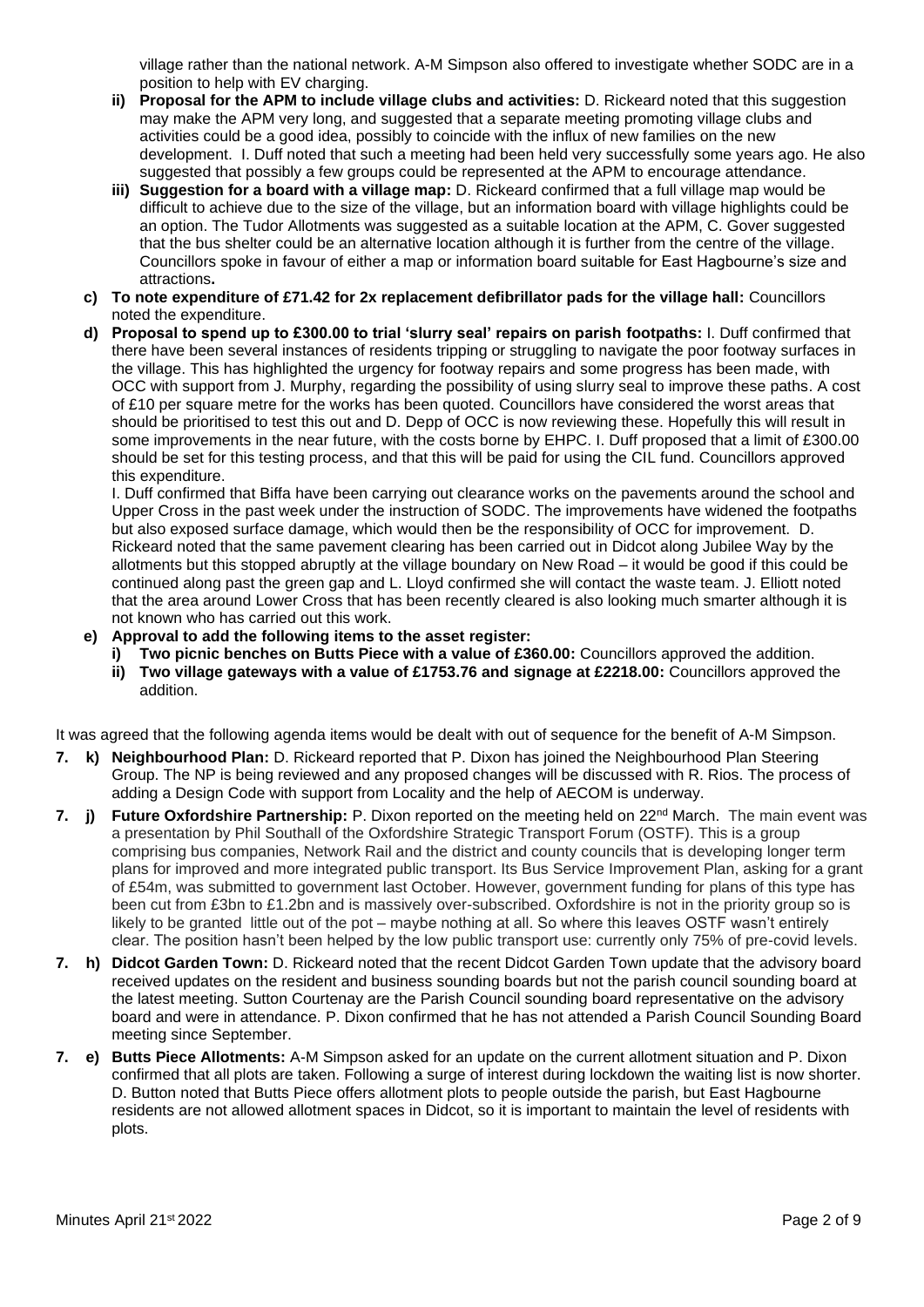# **7. ITEMS FOR REPORT:**

**a) Planning Applications:** I. Duff confirmed that there is only one outstanding planning application, 22 The Croft, which was received yesterday. It was agreed that D. Rickeard will collate comments for a response as I. Duff has an interest in the application.

D. Button noted that 74 New Road is back on the market because the prospective buyers were not permitted to add hardstanding and access from the road.

### **b) East Hagbourne Sport and Recreation Committee**

- **To include a progress report on investigations to resurface the Pavilion car park:**

D. Rickeard reported on the Annual Open Committee Meeting of EHS&RC which was held on 12<sup>th</sup> April. Volunteers for the committee remain difficult to find, so it was proposed to amend existing procedures to reflect that the committee will hold just one public meeting per year and to update the rules for use of the Recreation Ground to help combat anti-social behaviour. Proposals will be submitted for approval at the APCM. D. Button confirmed that the SODC COVID grants had made a vital contribution to EHS&RC's finances during the pandemic.

D. Rickeard is in the process of obtaining quotes but has been advised that a porous asphalt surface would be most appropriate to improve the car park surface, which would be an expensive endeavour that would potentially be a use for CIL money. Although I. Duff noted that we should soon get significant CIL funding from the Deanfield Green development, he felt that any significant expenditure against this might require further village consultation.

David also confirmed that EHS&RC are looking to replace paving slabs along the path and are investigating the potential to improve acoustics in the community room, which suffers badly from reverberation.

D. Button reported that a group of youths were in the play area until past midnight on Monday night. While this was not antisocial behaviour as experienced last year, this could be a precursor to repeat issues.

- **c) Cemetery Committee:** D. Button reported that Set in Stone had contacted the clerk as they had undertaken push testing of memorials in the cemetery and found several that in their opinion are in need of reinstatement. A 3-yearly memorial inspection is due to be undertaken later this year but D. Button and L. Lloyd plan to check the memorials noted and act accordingly. The cemetery is not managed and memorials are the responsibility of the grave owners who will need to be informed of issues with the view to rectifying them.
- **d) Employment Committee:** D. Button noted that he has not received the official new pay scale breakdown from NJC but the clerk's pay has been adjusted in line with the 1.75% pay rise confirmation.
- **e) Dealt with out of sequence – see Page 2**
- **f) Community Speedwatch:** I. Duff confirmed that R. Bartlett had attended the APM and requested additional volunteers for the speedwatch group. D. Button queried whether there were any restrictions on when the speed monitoring is allowed to take place - R. Bartlett will likely hold this information.
- **g) East Hagbourne Community Support Group (Coronavirus):** Nothing to report
- **h) Dealt with out of sequence – see Page 2**
- **i) Flood Group:** Nothing to report
- **j) Dealt with out of sequence – see Page 2**
- **K) Dealt with out of sequence – see Page 2**
- **l) Downland Villages Transport Group (DVTG):** D. Rickeard confirmed that the community bus to Wallingford is restarting tomorrow morning. Demand will be monitored to ensure the service is viable.
- **m) DMMO Application:** The Order for Footpath 30 alongside the village hall was uncontested and as a result was confirmed on 28th March. The Notice of Confirmation and plan are currently on display on the village noticeboard until 20th May. The Countryside Access Map has not yet been updated to reflect this change.

### **8. Correspondence:**

C. Gover confirmed that the balloonist Michael Woolf has requested permission to launch his balloon from the recreation ground, possibly with the involvement of the school for children to see the balloon. This request was turned down previously and D. Rickeard confirmed he would look at his historical notes but that it would be necessary to book the recreation ground.

L. Lloyd confirmed that a prospective buyer had contacted her to check whether there was any potential development in the fields behind Blewbury Road. D. Rickeard confirmed that he has also spoken with the person in question to allay their concerns.

### **9. Finance:**

### **a) Expenditure and receipts since the last meeting and account balances:**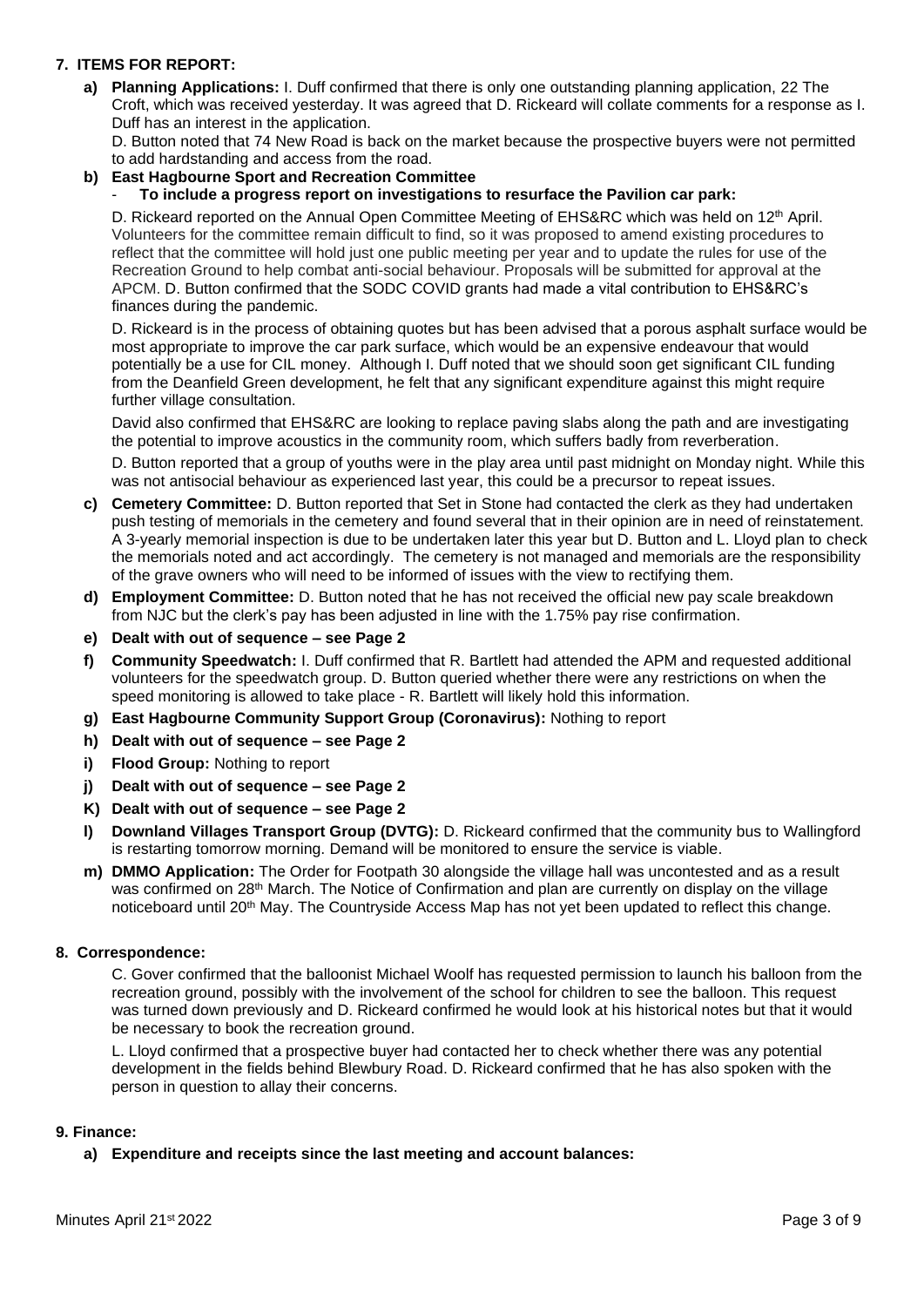#### **a) Payments since last meeting: NB: Payments pending are shown in yellow and are not included in the account balance shown in c)**

|                            |                                                     | <b>Online Payment/</b>                |           |            |           |            |
|----------------------------|-----------------------------------------------------|---------------------------------------|-----------|------------|-----------|------------|
| Payee                      | Item                                                | <b>Cheque No</b>                      | Amount    | <b>VAT</b> | Total     | Date       |
|                            | Expenses for scalpings, VH                          | OP - D Rickeard/ C                    |           |            |           |            |
| Graham Crow                | footpath                                            | Gover                                 | £44.29    | £8.86      | £53.15    | 16/03/2022 |
|                            | INV QL201066-1 FILCA                                | OP - D Rickeard/ C                    |           |            |           |            |
| <b>SLCC</b>                | qualification                                       | Gover                                 | £120.00   | £24.00     | £144.00   | 16/03/2022 |
| Dark White                 |                                                     | OP - D Rickeard/ C                    |           |            |           |            |
| Digital                    | INV000894 March web hosting                         | Gover                                 | £30.00    | £0.00      | £30.00    | 16/03/2022 |
|                            | INV 220204 - Meeting room hire                      | OP - D Rickeard/ C                    |           |            |           |            |
| EHS&RC                     | 10/2                                                | Gover                                 | £25.00    | £0.00      | £25.00    | 16/03/2022 |
|                            | INV PSI-0564853 Cemetery Bin                        |                                       |           |            |           |            |
|                            | Annual Waste Transfer Note                          |                                       |           |            |           |            |
| Grundon Waste              | charge (missed off the January                      |                                       |           |            |           |            |
| Management                 | invoice)                                            | DD                                    | £5.47     | £1.09      | £6.56     | 21/03/2022 |
| <b>Grundon Waste</b>       | INV PSI-0581544 Cemetery Bin                        |                                       |           |            |           |            |
| Management                 | charge February                                     | DD                                    | £45.87    | £9.17      | £55.04    | 21/03/2022 |
|                            |                                                     | OP - D Rickeard/ C                    |           |            |           |            |
| Laura Lloyd                | March Salary                                        | Gover                                 | £812.49   | £0.00      | £812.49   | 28/03/2022 |
| Tetbury                    | INV003-2915 Payroll                                 | OP - D Rickeard/ C                    |           |            |           |            |
| Accounting                 | Management 2021-22                                  | Gover                                 | £225.00   | £45.00     | £270.00   | 28/03/2022 |
| SODC                       | INV10288772 Dog Bin Emptying 1<br>Jan - 31 Mar 2022 | OP - D Rickeard/ C                    |           |            |           |            |
|                            |                                                     | Gover<br>Automatic                    | £1,166.10 | £233.22    | £1,399.32 | 30/03/2022 |
| <b>Unity Trust</b><br>Bank |                                                     |                                       |           |            |           |            |
|                            | Bank charges Jan-Mar 2022<br>Insurance 2022-23 INV  | Payment - Unity<br>OP - D Rickeard/ C | £18.00    | £0.00      | £18.00    | 31/03/2022 |
| Gallagher                  | 513668142                                           | Gover                                 | £1,425.62 | £0.00      | £1,425.62 | 01/04/2022 |
|                            | Membership 2022-23 INV                              | OP - D Rickeard/ C                    |           |            |           |            |
| <b>SLCC</b>                | MEM238846-1                                         | Gover                                 | £144.00   | £0.00      | £144.00   | 01/04/2022 |
|                            | Membership 2022-23 Ref:                             | OP - D Rickeard/ C                    |           |            |           |            |
| OALC                       | E00118/2022/4                                       | Gover                                 | £207.05   | £41.41     | £248.46   | 01/04/2022 |
|                            |                                                     | OP - D Rickeard/ C                    |           |            |           |            |
| <b>CFO</b>                 | Membership 2022-23                                  | Gover                                 | £70.00    | £0.00      | £70.00    | 01/04/2022 |
| <b>Grundon Waste</b>       | PSI-0604717 Cemetery Bin-                           |                                       |           |            |           |            |
| Management                 | March                                               | <b>DD</b>                             | £64.42    | £12.88     | £77.30    | 20/04/2022 |
| <b>Dark White</b>          |                                                     |                                       |           |            |           |            |
| <b>Digital</b>             | <b>INV000920 April web hosting</b>                  |                                       | £30.00    | £0.00      | £30.00    |            |
| <b>EHS&amp;RC</b>          | INV 20220304 March 10 meeting                       |                                       | £25.00    | £0.00      | £25.00    |            |
|                            | <b>Expenses March 2022</b>                          |                                       |           |            |           |            |
| Laura Lloyd                | (Defibrillator Pads x2)                             |                                       | £71.42    | £14.29     | £85.71    |            |
| Laura Lloyd                | <b>Salary April 2022</b>                            |                                       | £685.02   | £0.00      | £685.02   |            |

# **b) Receipts since last meeting**

| From                    | Item                   | Amount | Date       |  |
|-------------------------|------------------------|--------|------------|--|
| Abingdon Stone & Marble | Phipps memorial CM076  | £87.50 | 14/03/2022 |  |
| Plot 17B                | Allotment Rent 2022-23 | £14.35 | 17/03/2022 |  |
| Plot 19                 | Allotment Rent 2022-23 | £28.65 | 21/03/2022 |  |
| Plot 2A                 | Allotment Rent 2022-23 | £15.00 | 01/04/2022 |  |
| Plot 22B                | Allotment Rent 2022-23 | £12.05 | 01/04/2022 |  |
| Plot 21                 | Allotment Rent 2022-23 | £36.30 | 01/04/2022 |  |
| Plot 9                  | Allotment Rent 2022-23 | £26.05 | 01/04/2022 |  |
| Plots 26 and 28A        | Allotment Rent 2022-23 | £45.55 | 04/04/2022 |  |
| Plot 11                 | Allotment Rent 2022-23 | £26.35 | 04/04/2022 |  |
| Plot 27                 | Allotment Rent 2022-23 | £25.20 | 04/04/2022 |  |
| Plot 18                 | Allotment Rent 2022-23 | £27.15 | 04/04/2022 |  |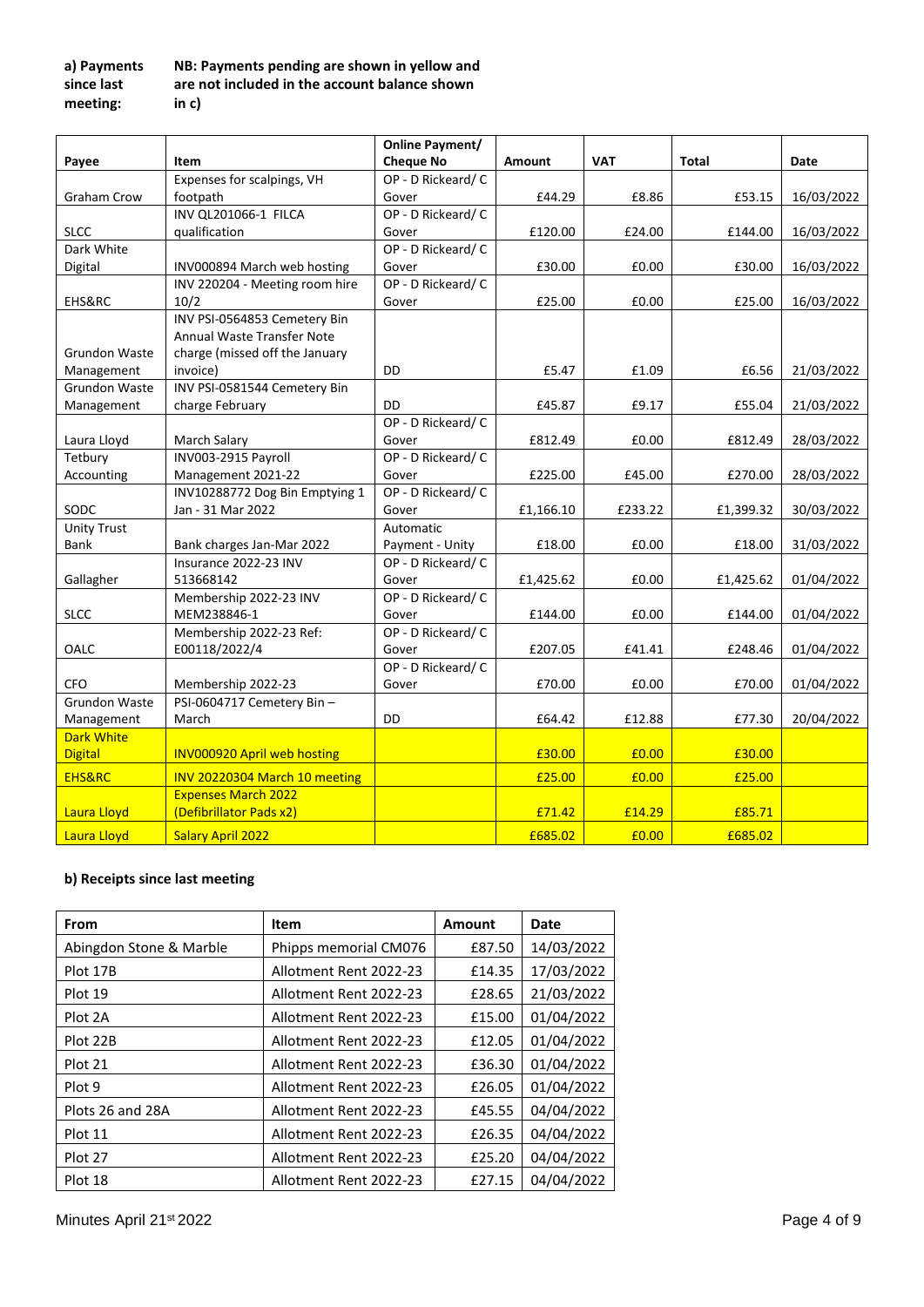| Plot 4B                           | Allotment Rent 2022-23 | £14.40     | 04/04/2022 |
|-----------------------------------|------------------------|------------|------------|
| Plot 7                            | Allotment Rent 2022-23 | £28.95     | 04/04/2022 |
| Plot 29A                          | Allotment Rent 2022-23 | £12.80     | 04/04/2022 |
| Plot 5                            | Allotment Rent 2022-23 | £29.55     | 04/04/2022 |
| Plot 17A                          | Allotment Rent 2022-23 | £10.65     | 04/04/2022 |
| Plot 4A<br>Allotment Rent 2022-23 |                        | £14.85     | 04/04/2022 |
| SODC                              | First Half of Precept  | £15,478.00 | 08/04/2022 |
| Plot 29B                          | Allotment Rent 2022-23 | £15.65     | 08/04/2022 |
| Plot 22A                          | Allotment Rent 2022-23 | £11.30     | 08/04/2022 |
| Plot 25                           | Allotment Rent 2022-23 | £28.45     | 11/04/2022 |
| Plot 6                            | Allotment Rent 2022-23 | £29.10     | 11/04/2022 |
| Plot 8b                           | Allotment Rent 2022-23 | £14.10     | 13/04/2022 |
| Plot 3                            | Allotment Rent 2022-23 | £29.00     | 19/04/2022 |
|                                   |                        | £16,060.95 |            |

### **c) Accumulated Account Balances (reconciled as of last bank statement through 20/04/2022)**

| Unity Trust Bank - T1 current account     | £42.729.97 |
|-------------------------------------------|------------|
| Unity Trust Bank - Instant access account | £15.478.00 |
| Total                                     | £58.207.97 |

#### **d) The Special Project Balances (as of 20/04/2022) are:**

| Planned Development Support Fund       |                                                    | £5,303.15  |
|----------------------------------------|----------------------------------------------------|------------|
| Cemetery                               |                                                    | £11,110.11 |
| Community Infrastructure Levy Fund     | Received 24/04/19 so requires spending by 23/04/24 | £1,905.97  |
|                                        | Received 30/04/21 so requires spending by 29/04/26 | £1,517.73  |
|                                        | Received 27/10/21 so requires spending by 26/10/26 | £3,307.90  |
|                                        | <b>Total CIL money</b>                             | £6,731.60  |
| <b>Community Projects Reserve Fund</b> |                                                    | £4,943.91  |
|                                        | Total                                              | £28,088.77 |
|                                        |                                                    |            |
| e) General Reserve (as of 20/04/2022)  |                                                    | £30,119.20 |

- **b) Review and approval of payments:** The Council reviewed the pending payments and approved those without prior minuted/regular payment approval.
- **c) Bank Reconciliations for January, February and March 2022:** L. Lloyd confirmed that these have been checked by P. Dixon and signed off as correct.
- **d) Q4 Budget Review:** Councillors reviewed the Q4 budget report and no queries were raised. Please see attachment 3 for the full report.
- **e) Internal Audit Progress:** L. Lloyd confirmed that she has gathered the remaining information and AGAR accounting figures to send off to IAC Audit and will run them past D. Button prior to sending. The VAT return for 2021-22 has been sent to HMRC.

### **10. Items for report and inclusion on the May agenda:**

Pavilion Car Park repairs

The meeting closed at 9.15pm. The next meeting is the Annual Parish Council Meeting which will be held on 12<sup>th</sup> May 2022 at the Pavilion, Great Mead, East Hagbourne.

Signed……………………………………………………Dated………………………………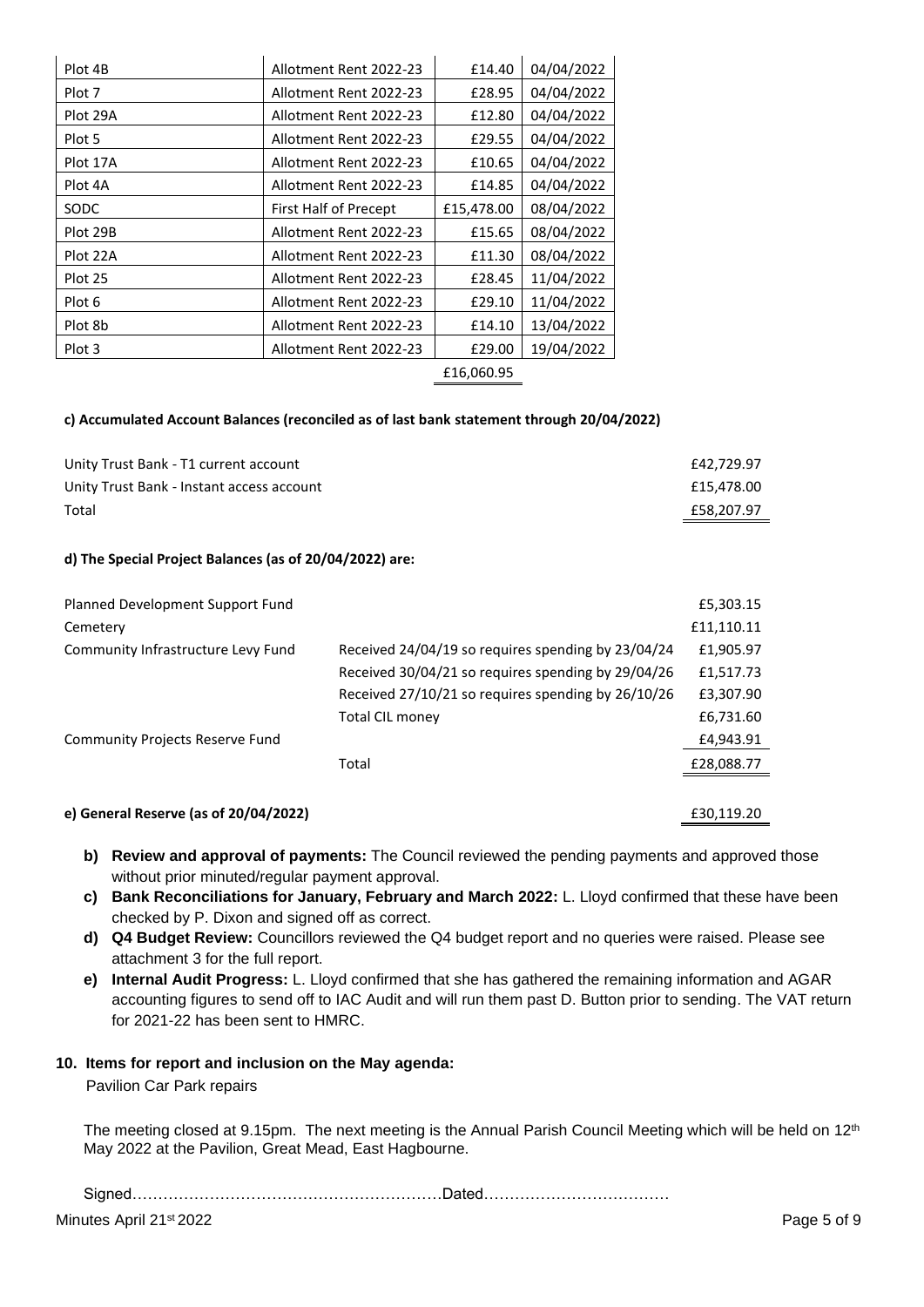# **ATTACHMENT 1: ACTION LIST**

| <b>Action No</b> | What                        | Who           | <b>Status</b>    |
|------------------|-----------------------------|---------------|------------------|
| 2019-04-03       | Main Road 20mph speed limit | ID/LL         | With OCC         |
| 2022-04-01       | Slurry Seal Footway repairs | <b>ID/OCC</b> | Under discussion |

# **ATTACHMENT 2:**

| <b>Title</b> | <b>District Councillor's Report</b> |
|--------------|-------------------------------------|
| Author       | Cllr Anne-Marie Simpson             |
| Parish       | East Hagbourne Parish Council       |
| <b>Date</b>  | 21 April 2022                       |
|              |                                     |

## **Ukraine Scheme (as at 14 April)**

Here's the latest on our system-wide response to the government's Homes for Ukraine scheme. Included in this update are some details on the accommodation and safeguarding checks we are undertaking and on the progress we are making on the financial support payments to guests.

### **Accommodation**

Visits are progressing well in both South and Vale – and we are planning to have most visits carried out by the end of this week – this is also the case in the city and Cherwell, with West expecting to have them done by the end of next week. More than half of all hosts are currently within South and Vale.

Our goal, as a system, is to be practical and provide the support our guests and hosts need in the quickest and safest way possible. This does mean that the checks required of local authorities by government may not happen simultaneously. Our visiting officers may be the first contact hosts have received since applying to be a sponsor. The response from hosts has been positive to date.

For these visits, officers are using a checklist, with an accompanying set of standards, that has been agreed by all Oxfordshire councils – in line with the government's expectations. The suitability of the accommodation visit includes such things as the number of bedrooms in a property, the location of bedrooms and sleeping arrangements.

The number of properties being rejected for overcrowding or poor housing conditions is low in every district but remains a concern. We are also recording examples of where the accommodation is safe but there may be insufficient space for the number of Ukrainian nationals expected to live there. This may save time for any houses and hosts that can be re-matched once a system for that is developed. Currently, there is no national guidance on this.

We are asking government for this and on what happens if a placement breaks down, including what financial resources and support are available to rehome people in this situation. While we wait for this information, we are working together with our partners on developing plans to respond locally should we need to.

Guests have already started to arrive with their hosts in a growing number of properties.

### **Safeguarding**

Safeguarding visits have also been taking place and will increase significantly as more Ukrainian guests arrive. DBS checks have been initiated for all the hosts visited.

There has been some media interest nationally around the Homes for Ukraine scheme and the safeguarding checks in place. To reassure, the safeguarding visit runs through a comprehensive set of questions around living arrangements and relationships. The full process and assessment of suitability will not be made until the Disclosure and Barring Service check has concluded and all other checks and visits have taken place. [Information on the checks](https://www.oxfordshire.gov.uk/council/ukraine/sponsor-support-homes-ukraine-scheme/ive-already-registered) that take place can be found on the county council's website.

### **Finance**

Support payments of £200 in cash per Ukrainian national have been taking place as part of home visits. As above, to support our guests getting the help they need as quickly as possible, we are working in system to ensure that the first visit to take place once the guest(s) has arrived with their host is the one to facilitate the cash handover.

## **Signposting**

Minutes April 21st 2022 **Page 6 of 9** Page 6 of 9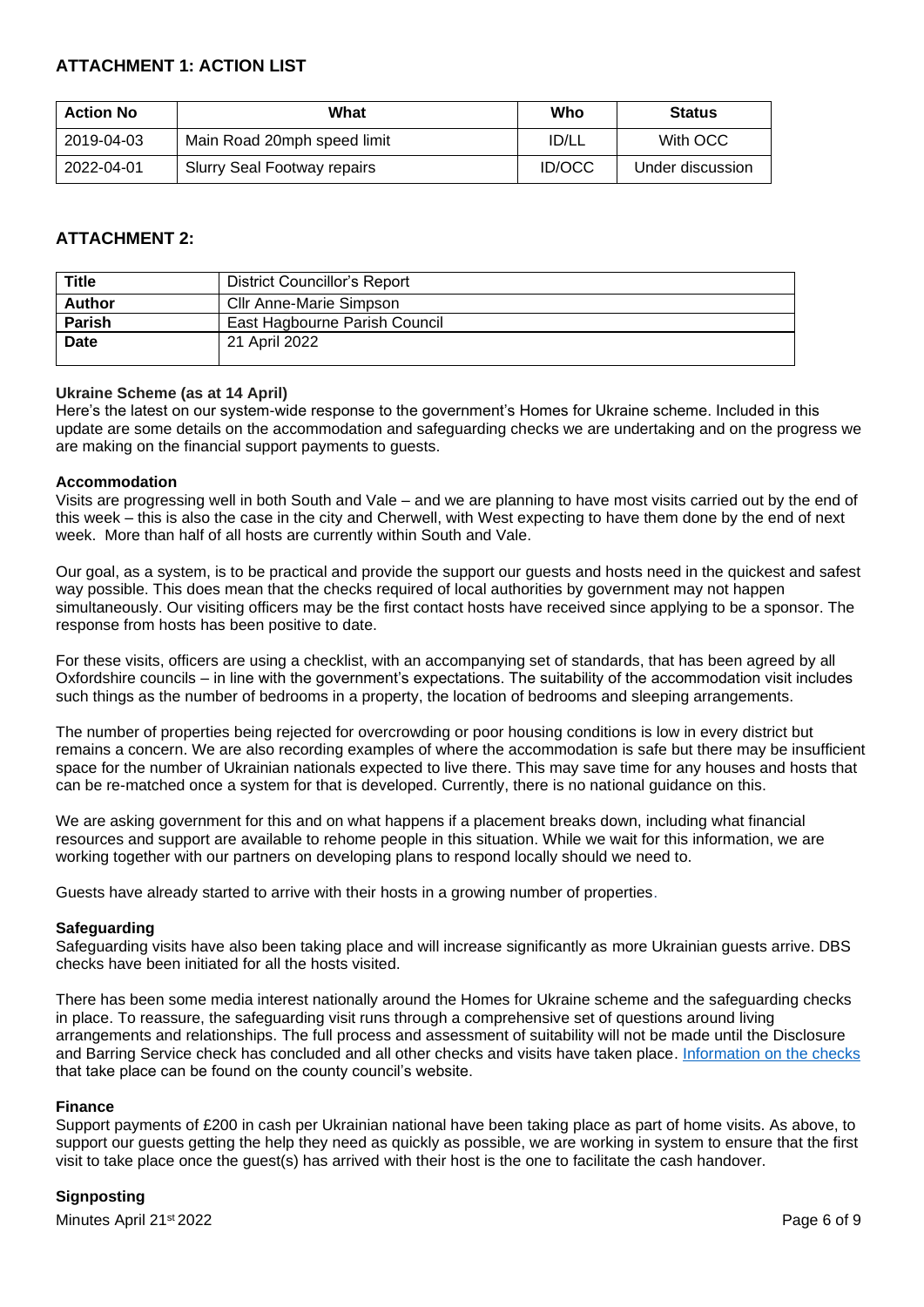You can direct general Ukraine queries to either:

- [www.oxfordshire.gov.uk/ukraine](http://www.oxfordshire.gov.uk/ukraine)
- **Oxfordshire Ukraine helpline:** +44 1865 966444 / 01865 966 444 (opening hours: 8.45am 5pm, Monday to Friday. Closed weekends and bank holidays).
- **Email:** [ukraineresponse@oxfordshire.gov.uk](mailto:ukraineresponse@oxfordshire.gov.uk)

For general queries, housing and community support in South and Vale:

- [www.southoxon.gov.uk/ukraine](http://www.southoxon.gov.uk/ukraine)
- [www.whitehorsedc.gov.uk/ukraine](http://www.whitehorsedc.gov.uk/ukraine)
- **South and Vale helpline:** +44 1235 422600 / 01235 422600 (press option one). Opening hours: 8.30am-5pm Monday to Thursday, 8.30am-4.30pm Fridays, Closed weekends and bank holidays.
- **Email**: [communitysupport@southandvale.gov.uk](mailto:communitysupport@southandvale.gov.uk)

As always, we will keep you updated on progress.

### **Didcot Garden Town projects to benefit residents discussed**

A wide range of improvement projects and facilities in the Didcot Garden Town area will be prioritised to ensure climate change and pandemic recovery are tackled first.

The Didcot Garden Town Advisory Board discussed the actions set out in 2017's Delivery Plan to identify the projects they thought were the most important to bring more community improvements and assist recovery for the garden town area following the pandemic.

The board heard details of feedback from local residents, business and parish councils sounding boards giving details on which projects they'd like to see give more prominence to, including help for local businesses, introducing more green spaces around the town and to build on the success of the Didcot Garden Party by organising exciting new community events.

Since 2017, the Didcot Garden Town team has worked with partners to complete projects, such as setting up the resident, business and parish councils sounding boards and the completion of infrastructure projects, for example, the new pedestrian and cycleway at Backhill Tunnel on Milton Park.

One of the most important schemes identified by members was the need for a wider public transport strategy – something that could encourage everyone to tackle climate change by making it easier for everyone to use public transport rather than having to rely on car journeys, particularly to get about around the garden town area and surrounding villages.

### **Oxfordshire Climate Change survey**

The county council is running a survey to discover people's understanding of and opinions about climate change across Oxfordshire.

This is part of a countywide project we're involved in to increase awareness of the impact of climate change and inspire behaviour change.

The survey results will be used to help develop a new online tool to help people across Oxfordshire find climate actions they can take which are relevant to them.

Residents can take part in the survey using this link: [South Oxfordshire](https://ebtk.co.uk/click/U0JrbEZhcExMZmh6WjJ1WFVTQWt6OVd6aFpJaHF3T05rWk5GWEtjWjRKem8wSm83SHUvd0RMMElJVUdreWMyMHhJQ2JmLzV2enNxVm1YeGlCUmI3RlZjMWRObERrZTJOenNOaXY3dDhON2c2SnpGRTRxTT0/UlI4cUVnPT0)

### **Street naming consultation**

The government is asking people to comment on proposals to alter process for changing street names. This includes replacing the current system with a single requirement for a residents' vote on any changes to street names and some changes to regulations and statutory guidance for councils. To find out more and to have your say visit the [government's consultation.](https://ebtk.co.uk/click/U0JrbEZhcExMZmh6WjJ1WFVTQWt6OVd6aFowcnNRT01uSXNBRWFjTTY0YjAzWjA2RXU2N1JiVVJlUnE2alpLN3lZZVlkK1J0enR1WW5uMTNEUlRrQlVJcVlzeDlrZXVOeko4NXFhMW1MN1FnZDJsUnR2enU2R1B0aXNZQ3Y5Yk14SU1NMHpleWVwQWl4ckhUNWVEMmxTZnI/UlI4cUVnPT0)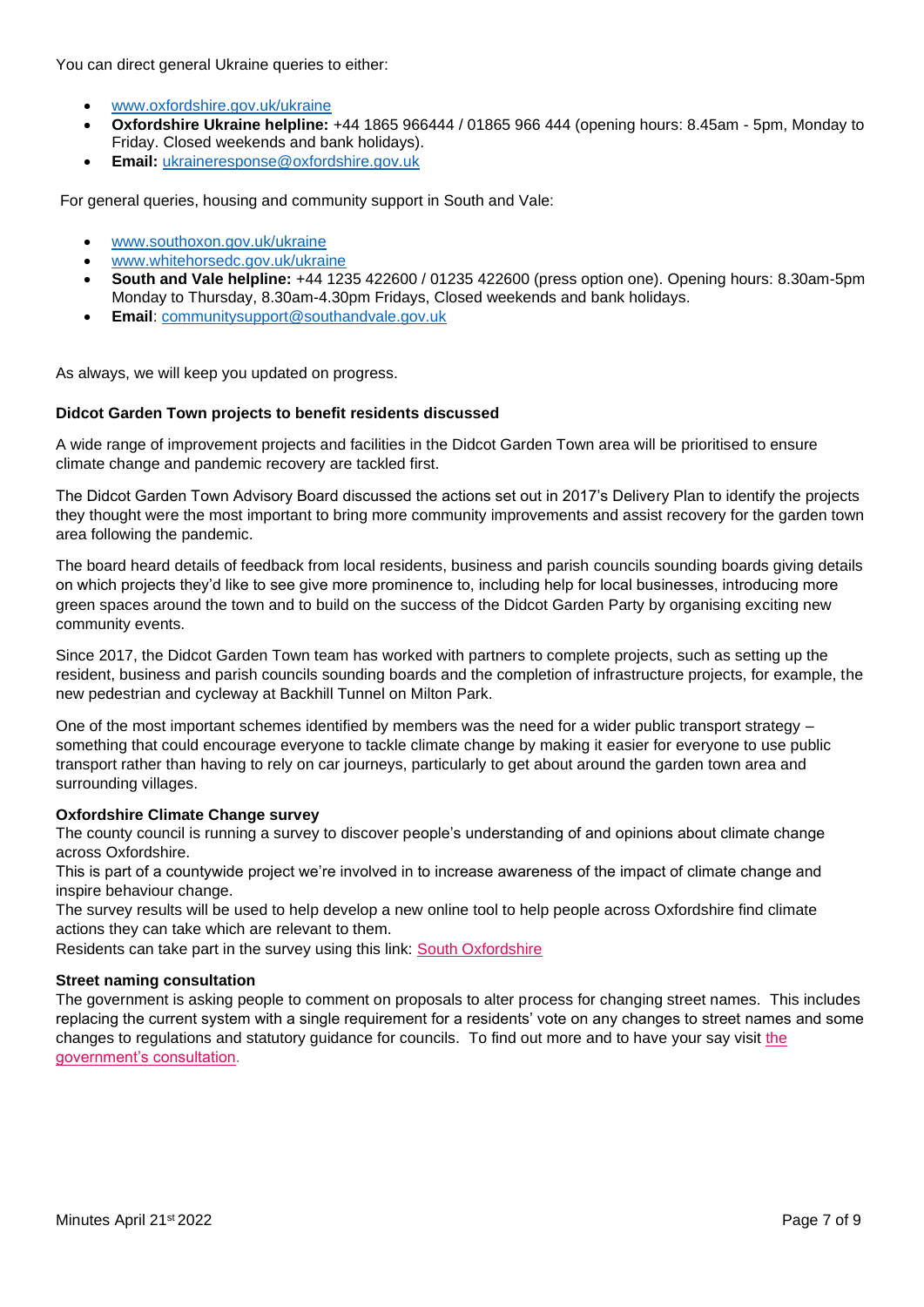# **ATTACHMENT 3:**

# **Q4 BUDGET MONITORING REPORT**

|                                  | 2020/21      | <b>Budget</b> |                  |                  | 12 Months to 31 March 2022 |            |
|----------------------------------|--------------|---------------|------------------|------------------|----------------------------|------------|
| Income                           | Actual       | 2021/22       | <b>Budget</b>    | Actual           | Variance                   | % Variance |
|                                  |              |               |                  |                  |                            |            |
| Precept                          | 30956        | 30956         | 30956            | 30956            | 0                          | 0%         |
| Lease Income                     | 1465         | 1465          | 1465             | 1465             | 0                          | 0%         |
| Wayleaves                        | 53           | 56            | 56               | 55               | 1                          | $-2%$      |
| Allotments                       | 826          | 760           | 760              | 827              | 67                         | 9%         |
| <b>Cemetery Contribution</b>     | 634          | 640           | 640              | 645              | 5                          | 1%         |
| Interest                         | 1            | 4             | 4                | 3                | 1                          | $-17%$     |
| Pavilion insurance recovery      | 500          | 500           | 500              | 500              | 0                          | 0%         |
| <b>Standing Order PCC Gen</b>    | 4            | 0             | 0                | 4                | 4                          | N/A        |
| Total                            | 34439        | 34381         | 34381            | 34455            | 74                         | 0%         |
| <b>Expenditure-Revenue items</b> |              |               |                  |                  |                            |            |
| Clerk Remun.                     | 9300         | 8350          | 8350             | 8218             | 132                        | $-2%$      |
| <b>Payroll Management Costs</b>  | 440          | 235           | 235              | 225              | 10                         | $-4%$      |
| Office Expenses & Clerks Travel  | 653          | 250           | 250              | 123              | 127                        | $-51%$     |
| Subscriptions                    | 394          | 500           | 500              | 466              | 34                         | $-7%$      |
| Website                          | 602          | 605           | 605              | 360              | 245                        | $-40%$     |
| <b>Training Courses</b>          | 134          | 600           | 600              | 120              | 480                        | $-80%$     |
| <b>Meeting Room Hire</b>         | 117          | 520           | 520              | 280              | 240                        | $-46%$     |
| Insurance                        | 1347         | 1375          | 1375             | 1386             | 11                         | 1%         |
| Audit Costs-External             | 200          | 400           | 400              | 200              | 200                        | $-50%$     |
| <b>Audit Costs-Internal</b>      | 250          | 300           | 300              | 285              | 15                         | $-5%$      |
| Legal Expenses                   | 175          | 0             | 0                | 0                | 0                          | 0%         |
| <b>PC Election Costs</b>         | 0            | 0             | 0                | 0                | 0                          | 0%         |
| Car Park Repairs                 | 0            | 0             | 0                | 0                | 0                          | 0%         |
| Car Park Electricity             | 154          | 175           | 175              | 159              | 16                         | $-9%$      |
| Play Equipment Inspection        | 79           | 80            | 80               | 79               | $\mathbf{1}$               | $-1%$      |
| Pav Repair and Maintenance       | 0            | 0             | $\mathbf 0$      | 0                | 0                          | 0%         |
| <b>Pavilion Sundries</b>         | 0            | 0             | $\boldsymbol{0}$ | 0                | 0                          | 0%         |
| <b>Grass Cutting and Plants</b>  | 2010         | 3260          | 3260             | 3346             | 86                         | 3%         |
| <b>Bench Refurbishment</b>       | 0            | 0             | $\mathbf 0$      | 0                | 0                          | 0%         |
| <b>Defibrillator Costs</b>       | 62           | 235           | 235              | 0                | 235                        | $-100%$    |
| Dog Bin Emptying                 | 2262         | 2300          | 2300             | 3142             | 842                        | 37%        |
| Dog Bin Costs                    | 0            | 0             | 0                | 347              | 347                        | N/A        |
| <b>Butts Piece Lease</b>         | 684          | 725           | 725              | 694              | 31                         | $-4%$      |
| Signage                          | 0            | $\mathbf 0$   | $\mathbf 0$      | $\mathbf 0$      | 0                          | 0%         |
| Allotments                       | 340          | 260           | 260              | 146              | 114                        | $-44%$     |
| Loan Interest                    | 1123         | 900           | 900              | 873              | 27                         | $-3%$      |
| War memorial repair              | 0            | 0             | 0                | 0                | $\mathbf 0$                | 0%         |
| Other                            | 0            | 0             | 0                | 44               | 44                         | N/A        |
| Total                            | 20325        | 21070         | 21070            | 20494            | £576                       | $-3%$      |
| Non regular Revenue items        |              |               |                  |                  |                            |            |
| Incomings-Village Grants         | 650          | 0             | 0                | $\boldsymbol{0}$ | 0                          | 0%         |
| Incomings - Legal                | $\mathbf{1}$ | 0             | 0                | 0                | 0                          | 0%         |
|                                  | 651          | 0             | 0                | 0                | 0                          | 0%         |